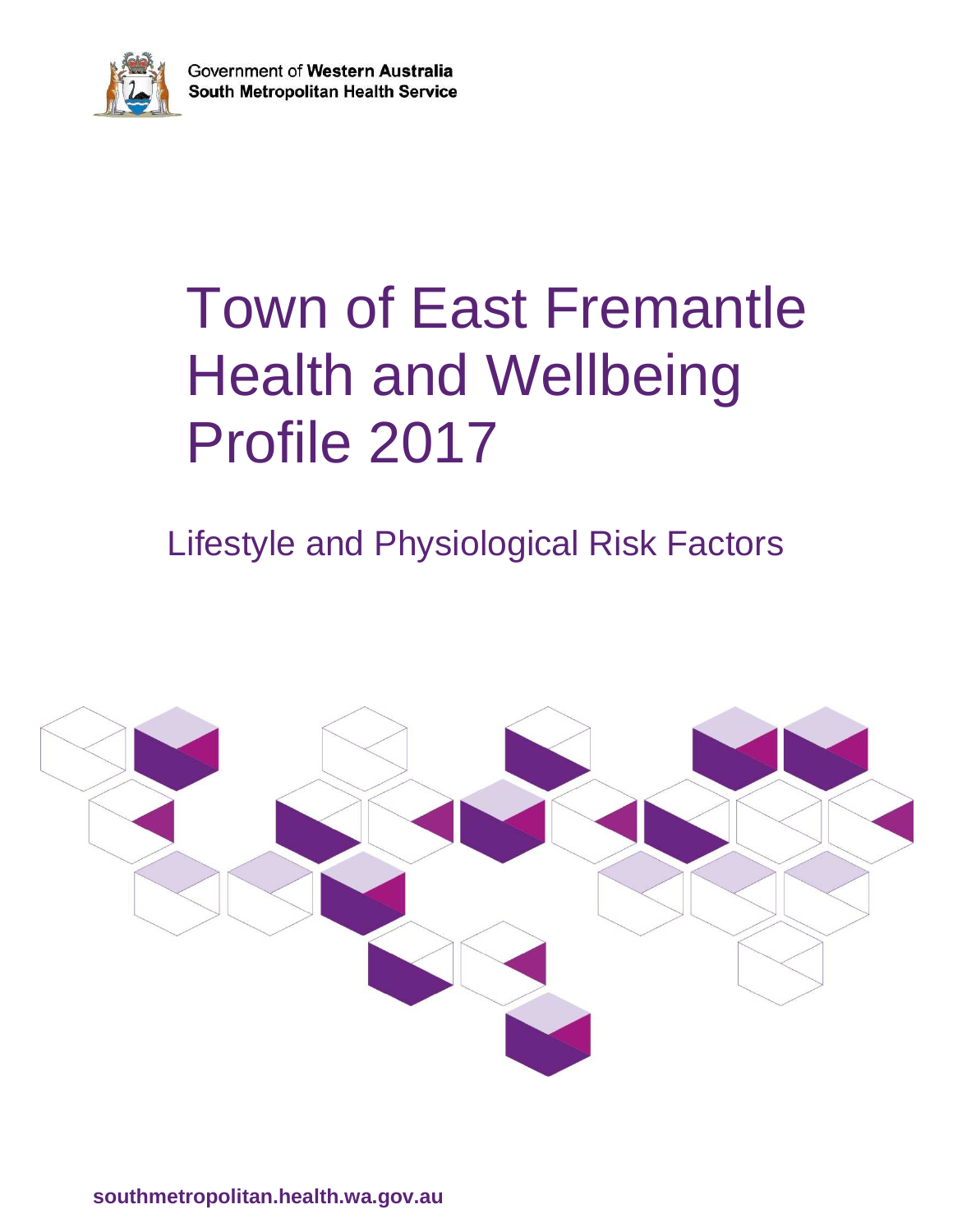# **Background**

The purpose of this summary is to support the Town of East Fremantle with public health planning. This profile is the latest in a series of profiles prepared by the South Metropolitan Health Promotion Service (SMHPS) since 2012. It provides an update on the self-reported measures of the health and wellbeing in the Town of East Fremantle with data from the Western Australian Health and Wellbeing Surveillance System (HWSS). This information is based on responses from 200 adults within the Town of East Fremantle LGA (aged 16 years and older), who were surveyed over the period March 2002 to December 2015. The data collected is weighted to represent the age and sex distribution of the WA population using the 2014 Estimated Resident Population.

### Chronic diseases

Many of the health conditions included in the HWSS are chronic diseases which usually have a number of contributing factors, develop gradually and have long lasting effects. Diseases such as cardiovascular disease, type 2 diabetes, respiratory diseases and some cancers contribute significantly to the burden of illness and injury in the community. Considerable potential exists to reduce the burden of disease.<sup>1</sup> It is estimated that in WA in 2011, 435,000 years of healthy life were lost to premature death or living with a disability due to a chronic disease or injury. Injuries are also an important cause of death and disability and strategies to prevent chronic disease are often linked with injury prevention.

### Lifestyle and physiological risk factors

There are many factors that can influence a person's health, including genetics, lifestyle, age, environmental and social factors. Many chronic diseases and injuries are associated with a common set of modifiable lifestyle risk factors which can have either a positive effect on health, such as a high consumption of fruit and vegetables, or a negative effect, such as smoking, alcohol use and physical inactivity. These lifestyle risk factors also impact on the physiological risk factors such as high cholesterol, high blood pressure, and overweight which are also related to chronic disease and potentially modifiable.

| <b>Risk factors</b>                                                                                                       |                           | <b>East Fremantle LGA</b>      | <b>South</b><br><b>Metropolitan</b> |
|---------------------------------------------------------------------------------------------------------------------------|---------------------------|--------------------------------|-------------------------------------|
|                                                                                                                           | <b>Persons</b><br>$(\% )$ | <b>Estimated</b><br>population | <b>Persons</b><br>$(\% )$           |
| Current high blood pressure ( (as a proportion<br>of adults who reported having been measured)<br>2003 onwards 25 years+) | 14.7                      | 810                            | 20.1                                |
| Current high cholesterol (as a proportion of<br>adults who reported having been measured)                                 | 14.0                      | 770                            | 20.3                                |
| Overweight (BMI 25<30)                                                                                                    | 42.2                      | 2,676                          | 39.7                                |
| Obese (BMI 30+)                                                                                                           | 15.0                      | 954                            | 25.7                                |
| <b>Risk condition</b>                                                                                                     |                           |                                |                                     |
| Injury (in the last twelve months requiring<br>treatment)                                                                 | 25.9                      | 1,641                          | 23.0                                |

#### **Table 1: Prevalence of physiological risk factors for adults (aged 16 years and over), Town of East Fremantle LGA, Western Australia and South Metropolitan Health Region 2002–2015**

**Source: Western Australian Health and Wellbeing Surveillance System, WA Department of Health: Town of East Fremantle self-reported measures of health and wellbeing for adults 2002–2015.**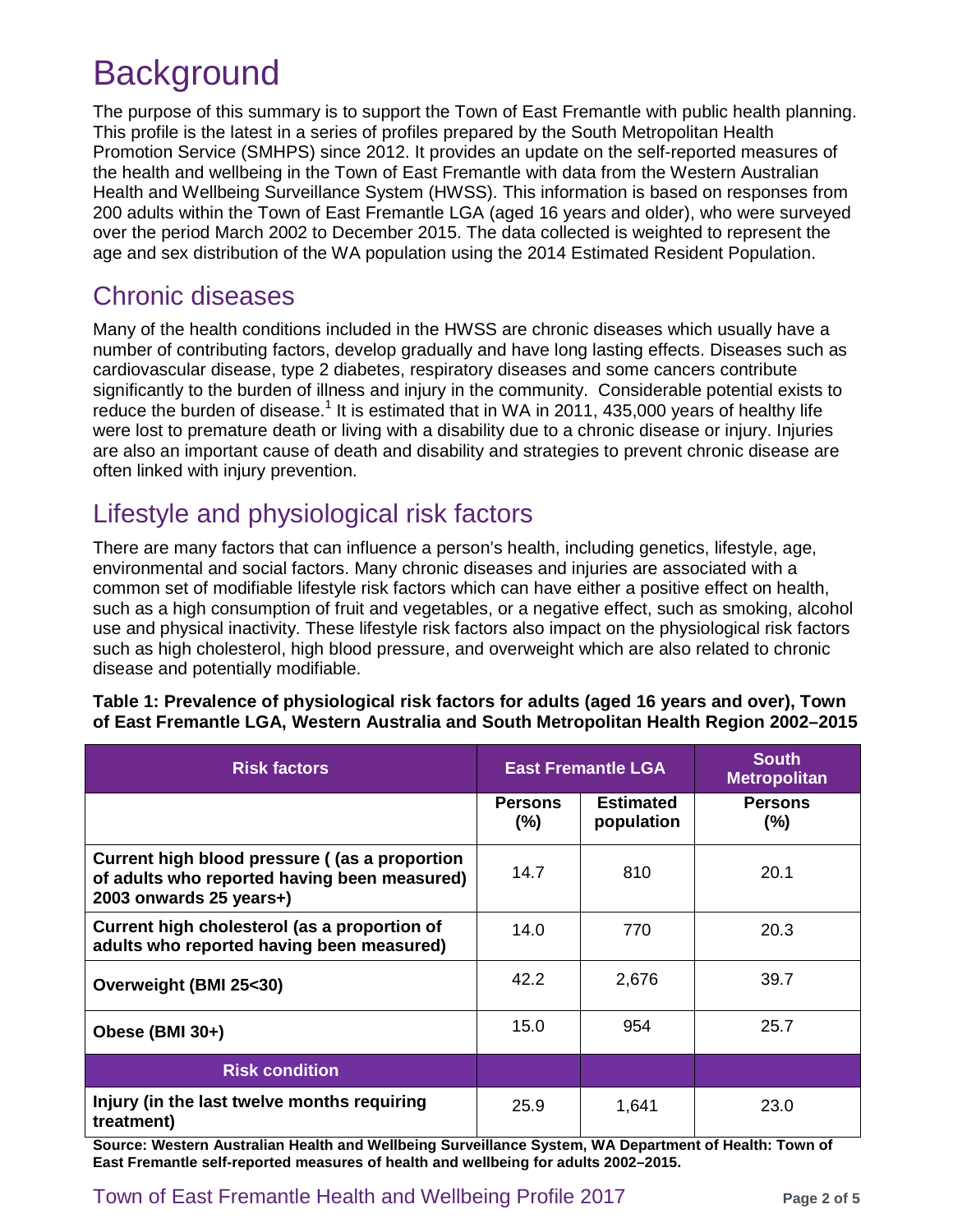**Table 2: Prevalence of lifestyle risk factors for adults (aged 16 years and over), Town of East Fremantle LGA, Western Australia and South Metropolitan Health Region 2002–2015** 

| <b>Behaviour /</b><br><b>Risk factor</b>                                                          | <b>LGA</b><br>℅ | <b>LGA</b><br>(estimated<br>population) | <b>WA (%)</b> | <b>South</b><br><b>Metropolitan</b><br>$(\%)$ |
|---------------------------------------------------------------------------------------------------|-----------------|-----------------------------------------|---------------|-----------------------------------------------|
| <b>Currently smokes</b>                                                                           | 12.2            | 771                                     | 16.4          | 15.0                                          |
| Never smoked (or smokes less<br>than <100 cigarettes)                                             | 58.6            | 3,719                                   | 54.6          | 55.6                                          |
| Eats less than two serves of fruit<br>daily                                                       | 41.8            | 2,649                                   | 48.2          | 47.8                                          |
| Easts less than five serves of<br>vegetables daily                                                | 86.9            | 5,510                                   | 87.3          | 86.9                                          |
| Eats meals from fast food outlets<br>at least weekly (2010 onwards)                               | 30.3            | 1,920                                   | 30.4          | 44.4                                          |
| Risky/high risk drinking for long<br>term harm (a)                                                | 35.8            | 2,269                                   | 34.5          | 33.0                                          |
| Risky/ high risk drinking for short<br>term harm (b)                                              | 18              | 1,139                                   | 15.2          | 14.1                                          |
| <b>Completes less than 150 minutes</b><br>of physical activity per week<br>(adults plus 18 years) | 31.8            | 1,962                                   | 38.9          | 38.4                                          |

(a) Drinks more than 2 standard drinks on any day.

(b) Drinks more than 4 standard drinks on any day.

Any alcohol consumption by persons 16 or 17 is considered high risk.

**Source: Western Australian Health and Wellbeing Surveillance System, WA Department of Health: Town of East Fremantle self-reported measures of health and wellbeing for adults 2002–2015.** 

1. Chronic Disease Prevention Directorate. Western Australian Health Promotion Strategic Framework 2017–2021. Perth: Department of Health, Western Australia; 2017.'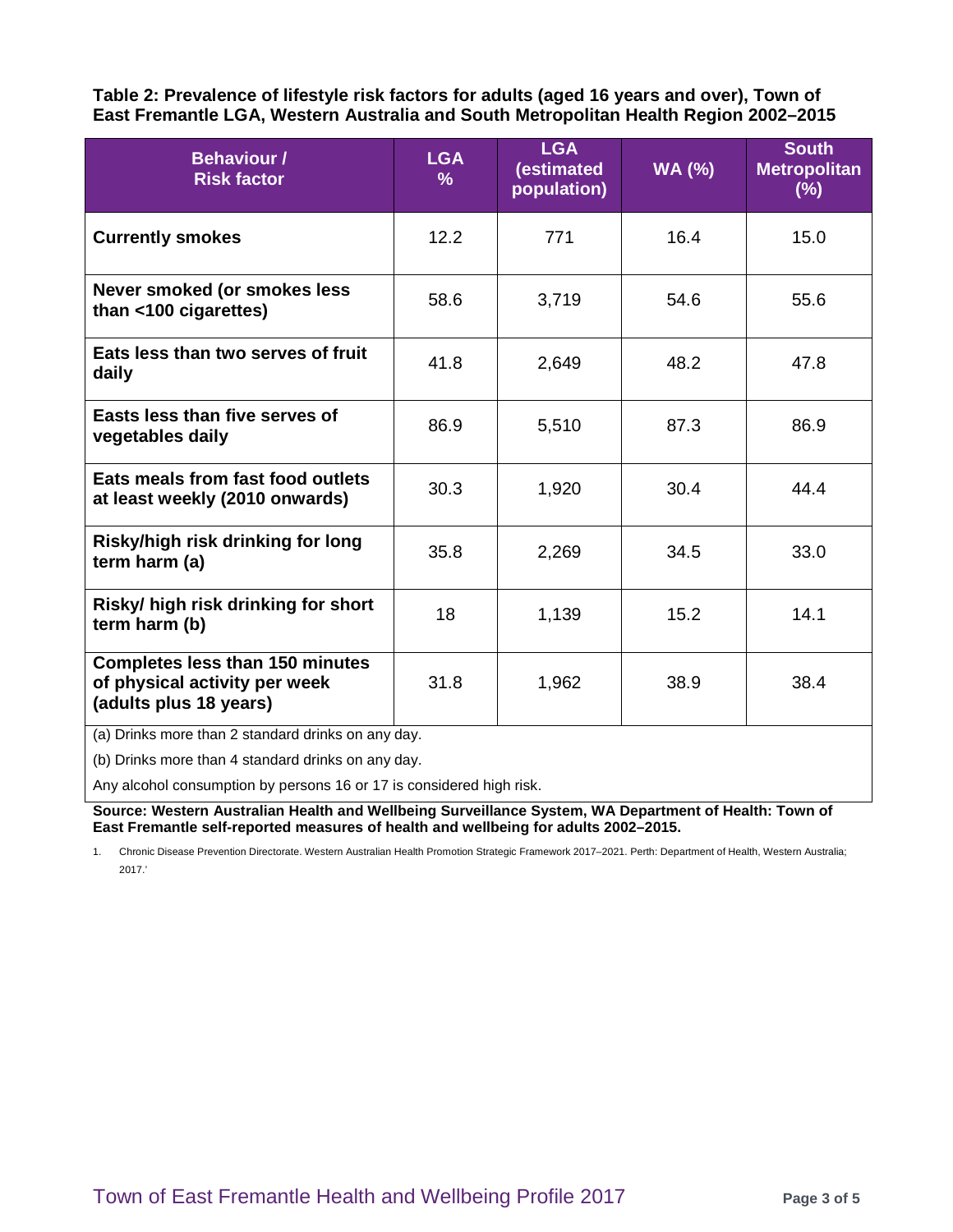

Prevalence of lifestyle and psychosocial behaviours and risk factors for Town of East Fremantle



**Note: "Estimates are presented for persons aged 16 years and over except for physical activity where estimates are presented for persons aged 18 years and over."** 

**Source: Western Australian Health and Wellbeing Surveillance System, WA Department of Health: Town of East Fremantle self-reported measures of health and wellbeing for adults 2002–2015.**

Town of East Fremantle Health and Wellbeing Profile 2017 **Page 4 of 5**